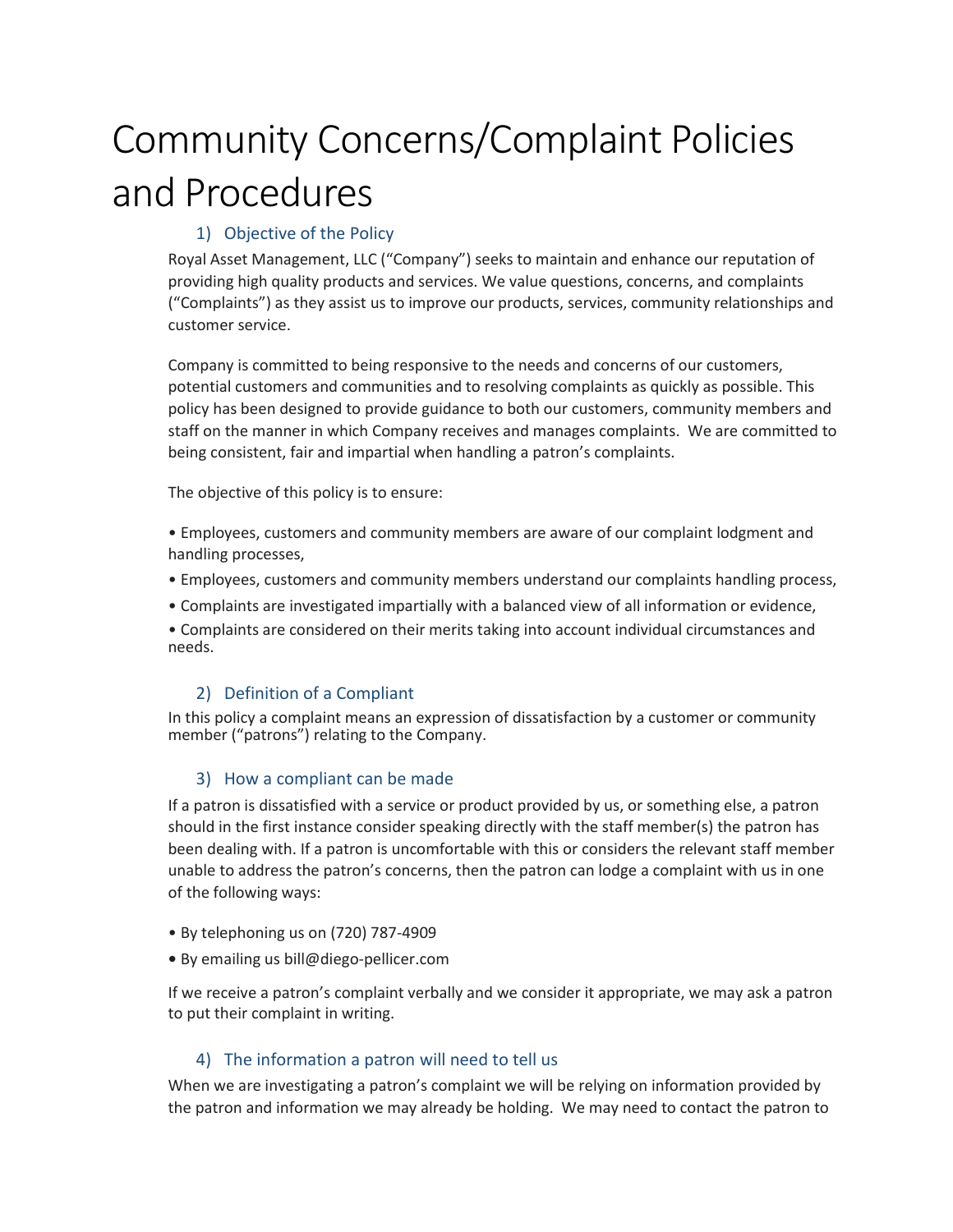clarify details or request additional information where necessary. To help us investigate a patron's complaint quickly and efficiently we will ask the patron for the following information:

- Patron's name and contact details,
- The name of the person the patron has been dealing with about a product, service or other,
- The nature of the complaint,
- Details of any steps the patron has already taken to resolve the compliant,
- Details of conversations the patron may have had with us that may be relevant to their complaint,
- Copies of any documentation which supports the patron's complaint.

#### 5) Help when making a complaint

The person receiving or managing a patron's complaint should provide a patron with any assistance a patron may need to make a patron's complaint. However if a patron consider a patron need further assistance please contact:

Neil Demers Royal Asset Management, LLC 720-937-9073 npdemers@gmail.com

#### 6) Recording Complaints

When taking a complaint, we will record the patron's name and contact details. We will also record all details of a patron's complaint including the facts and the cause(s) of their complaint, the outcome and any actions taken following the investigation of their complaint. We will also record all dates and times relating to actions taken to resolve the complaint and communications between us.

As part of our on-going improvement plan, complaints will be monitored for any identifying trends by management and rectification/remedial action taken to mitigate any identified issues.

If a patron lodges a complaint we will record their personal information solely for the purposes of addressing their complaint. Patron's personal details will actively be protected from disclosure, unless a patron expressly consent to its disclosure.

## 7) Feedback to customers

Company is committed to resolving patrons' issues at the first point of contact, however, this will not be possible in all circumstances, in which case a more formal complaints process will be followed.

We will acknowledge receipt of a patron's complaint within three (3) business days. Once a patron's complaint has been received, we will undertake an initial review of their complaint.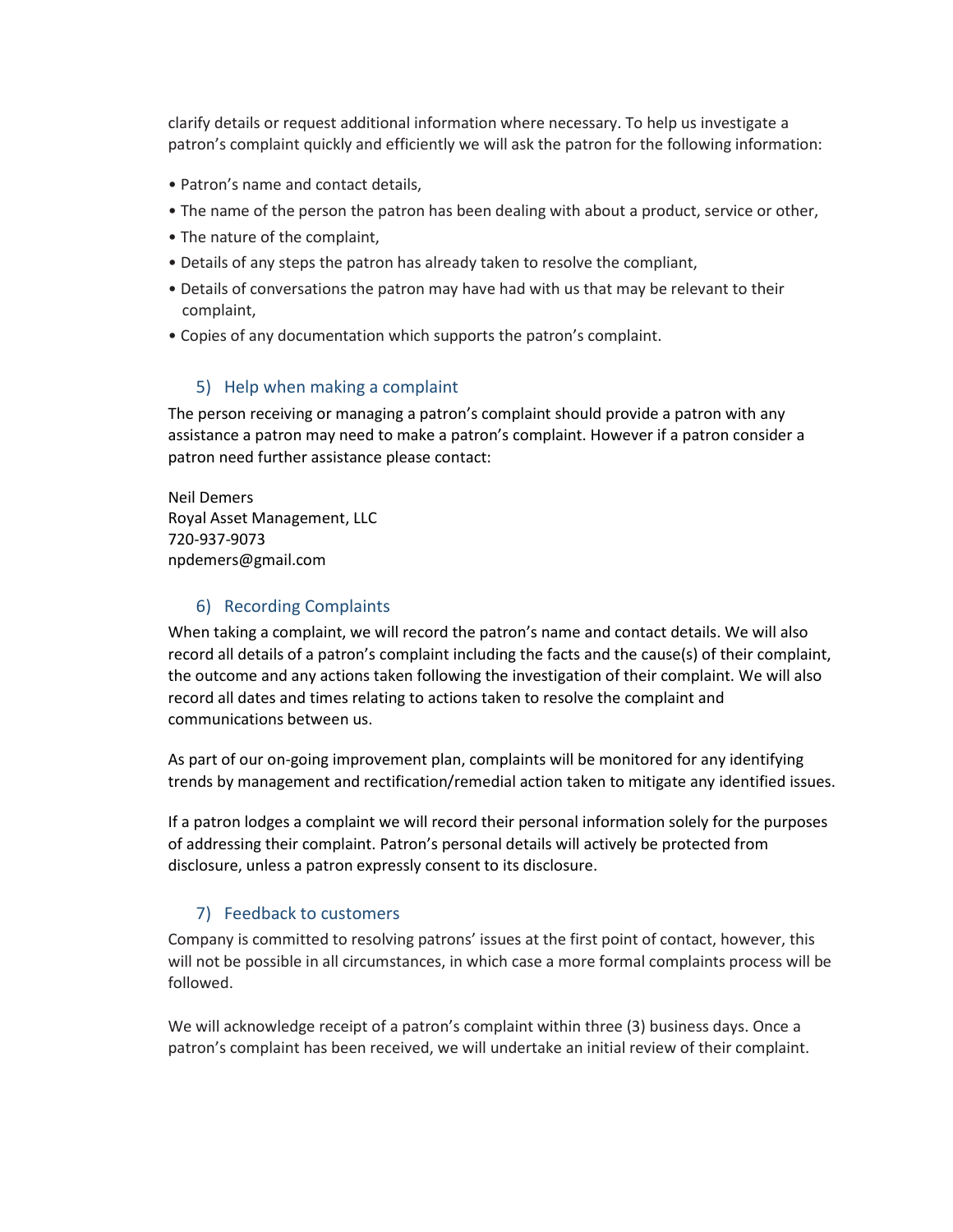There may be circumstances during the initial review or investigation of a patron's complaint where we may need to clarify certain aspects of their complaint or request additional documentation from them. In such circumstances we will explain the purpose of seeking clarification or additional documentation and provide the patron with feedback on the status of their complaint at that time.

We are committed to resolving a patron's complaint within 10 business days of them lodging the complaint, however, this may not always be possible on every occasion. Where we have been unable to resolve a patron's complaint within 10 business days, we will inform them of the reason for the delay and specify a date when we will be in a position to finalize a patron's complaint.

During the initial review or investigation stage we may need to seek further clarification or documentation from the patron to assist us in resolving the complaint.

If we have sought clarification or additional documentation from a patron and we are waiting on them to provide this information, we may not be able to meet our 10 business day finalization commitment. In such circumstances upon receipt of the patron's clarification or additional documentation we will indicate to the patron when we expect to be able to finalize their complaint.

Once we have finalized a patron's complaint, we will advise them of our findings and any action we have taken.

#### 8) Our six point compliant process

1. We acknowledge:

Within three business days of receiving a patron's complaint we will acknowledge receipt of their complaint.

2. We review:

We undertake an initial review of a patron's complaint and determine what if any additional information or documentation may be required to complete an investigation. We may need to contact a patron to clarify details or request additional information where necessary.

3. We investigate:

Within 10 business days of receiving a patron's compliant we will investigate their complaint objectively and impartially, by considering the information they have provided us, our actions in relation to their dealings with us and any other information which may be available, that could assist us in investigating the patron's complaint.

4. We respond:

Following our investigation we will notify the patron of our findings and any actions we may have taken in regards to the complaint.

5. We take action:

Where appropriate we amend our business practices or policies.